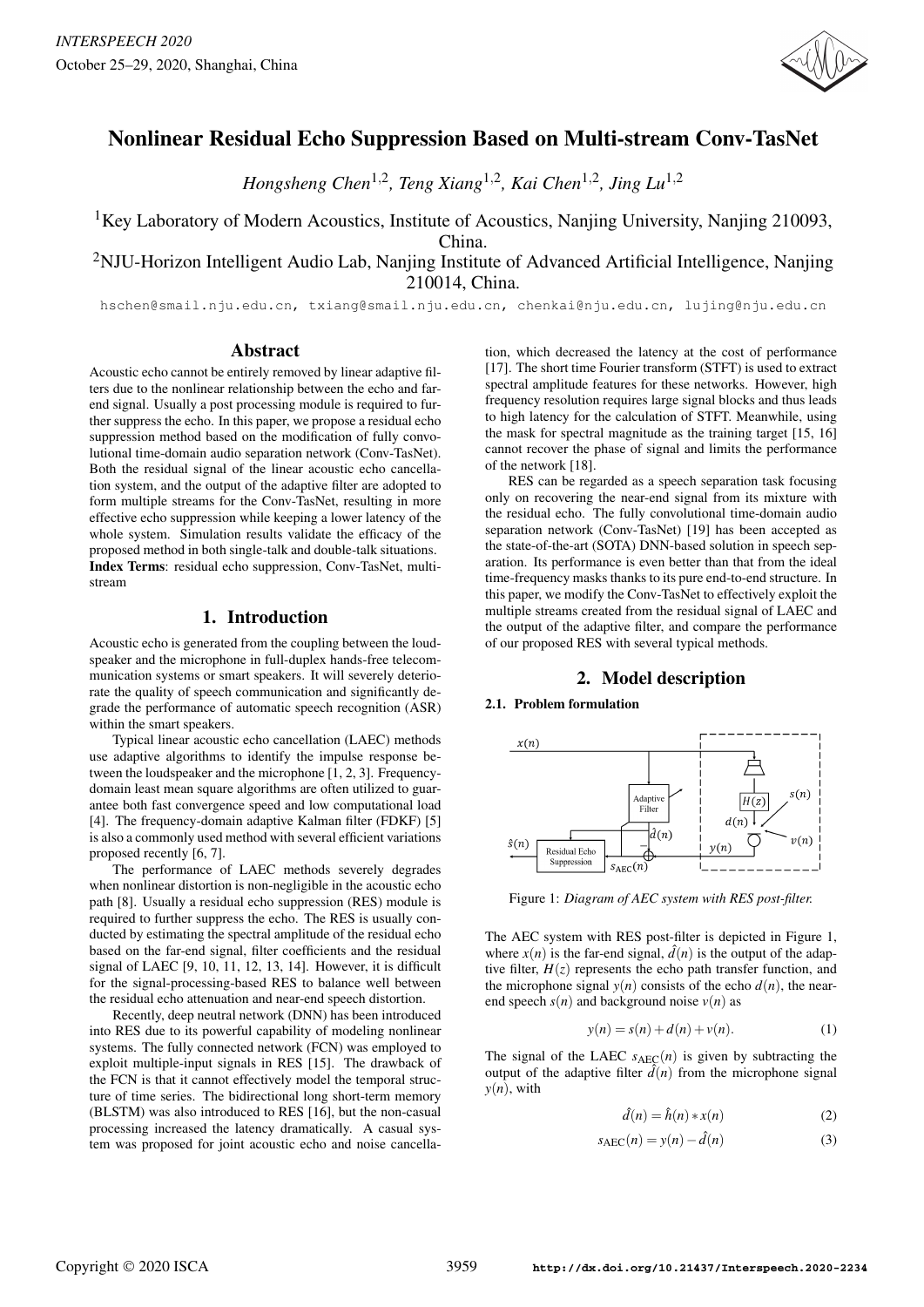where  $\hat{h}(n)$  denotes the adaptive filter and  $*$  represents convolution operation. Due to the inevitable nonlinear feature in the echo path, the LAEC cannot perfectly attenuate the echo, and  $s_{AEC}(n)$  can be regarded as the mixture of the residual echo, background noise and the near-end signal. The RES can be designed from the viewpoint of speech separation, but unlike the standard speech separation, the auxiliary information can be extracted from the adaptive filter to improve the performance. In this paper,  $s_{AEC}(n)$  and  $\tilde{d}(n)$  are utilized to construct multiple streams for Conv-TasNet, the SOTA DNN-based solution for speech separation.

#### 2.2. Model design

Similar to the original Conv-TasNet, our model consists of encoder, suppression and decoder modules, as depicted in Figure 2(a). The encoder is a 1-D convolutional layer used to convert each frame of the waveform into effective representations and the decoder is a transposed convolutional layer used to invert the representations back to the waveform. The suppression module includes a temporal convolutional network (TCN), which is composed of *R* layers ( $i = 0, 1, \ldots, R - 1$ ) and each layer contains *M* 1-D Conv blocks whose dilation factors are  $1, 2, 4, \ldots, 2^{M-1}$  respectively. The output of the 1-D Conv block consists of two parts: the residual output (input of the next block) and the skip-connection path (part of the TCN's output). The sum of the 1-D Conv blocks' skip-connection path is then processed by the Output block to obtain the mask estimation. Every input to convolutional layers is zero padded to ensure the invariance of output length.

From the LAEC processing procedure, it is straightforward to see that the output of the adaptive filter  $\hat{d}(n)$  is closely related to the residual echo. Therefore, we create two encoders for  $s_{AEC}(n)$  and  $\hat{d}(n)$  respectively. In the suppression module, we add a multiple-input convolutional (MI Conv) block to each TCN's layer to exploit the correlation between  $s_{AEC}(n)$ ,  $\hat{d}(n)$ and the outputs of the shallow layers in TCN. The structure modification combined with the refined training objective (described in section 2.3) breaks the balance of channels in speech separation tasks and makes the network focus more on extracting the desired near-end signal. We also design an exponential layer normalization (eLN) operation to replace the cumulative layer normalization (cLN) in the original casual Conv-TasNet [19], so that the system can work well when the variances of the near-end signal and the residual echo change rapidly.

The exponential layer normalization operation is defined as:

$$
eLN(\mathbf{f}_k) = \frac{\mathbf{f}_k - \hat{E}_k[\mathbf{f}]}{(\hat{D}_k[\mathbf{f}] + \varepsilon)^{\Omega}} \odot \gamma + \beta
$$
 (4)

$$
\hat{E}_k[\mathbf{f}] = \frac{1-\alpha}{F} \sum_{p=0}^{N} \left[ \alpha^p \sum_{j=0}^{F-1} \mathbf{f}_{k-p,j} \right]
$$
 (5)

$$
\hat{D}_k[\mathbf{f}] = \frac{1-\alpha}{F} \sum_{p=0}^N \left[ \alpha^p \sum_{j=0}^{F-1} \left( \mathbf{f}_{k-p,j} - \hat{E}_{k-i}[\mathbf{f}] \right)^2 \right]
$$
(6)

where  $\odot$  denotes element-wise multiplication,  $f_{k,i} \in \mathbb{R}$  is the *j*-th feature of the *k*-th frame, *F* is the feature dimension of f,  $\gamma, \beta \in \mathbb{R}^{F \times 1}$  are trainable parameters, and  $\alpha$ ,  $\varepsilon$ ,  $\Omega$  are constants with  $\alpha$  the forgetting rate,  $\varepsilon$  a robust regularization parameter and  $\Omega$  usually set to 0.5 unless otherwise specified. Equations (5) and (6) are exponential moving averages for estimating the means and variances of  $f_k$  respectively if the parameter *N* is set to infinity. We choose a finite constant *N* instead of infinity for convenience of implementation in TensorFlow, which enables us to realize the eLN by conv operations.

The diagram of the MI Conv block is shown in Figure 2(b). The input of the MI Conv block consists of four streams: the representations of  $s_{AEC}(n)$  (stream A) and  $\hat{d}(n)$  (stream B), the residual output of the previous block (stream C) and the sum of the previous layers' skip-connection paths (stream D). Aiming at extracting the estimated residual echo feature from the output of previous layers, a Sub operation between stream A and stream D is utilized as:

$$
\mathbf{f}_{\mathbf{O}i} = g_{ob}(\mathbf{f}_{\mathbf{D}i-1}) \odot \mathbf{f}_{\mathbf{A}}
$$
\n
$$
\mathbf{f}_{\mathbf{sub}i} = \mathbf{f}_{\mathbf{A}} - \lambda \odot \mathbf{f}_{\mathbf{O}i}
$$
\n(3)

where  $f_A, f_{D}$ *i* are the features of Stream A and the *i*-th Stream D, *gob* is the operation of the Output block (identical to the Output block in TCN),  $f_{\text{O}i}$  is the output of modules before the *i*-th layers,  $\mathbf{f}_{\textbf{sub}}$  is the output of the Sub operation and  $\lambda \in \mathbb{R}_+^{F \times 1}$  is a trainable parameter. We regard  $f_{O_i}$  as a proper approximation of the representations of the near-end signal, correspondingly, fsub*<sup>i</sup>* represents the approximated information of the residual echo. We then partly normalize Stream B and the output of the Sub operation by Norm\* layers and reduce their feature dimensions by  $1 \times 1$  Conv operations respectively. The Norm\* layer is an eLN with  $\Omega$  set to 0.4. The outputs of the two  $1 \times 1$  Conv operation are concatenated together and then normalized. The following operations are  $1 \times 1$  Conv operation and depth-wise convolution (D-Conv) operation with parametric rectified linear unit (PRelu) [20] followed by another normalization block. A  $1 \times 1$  Conv operation after concatenation serves as the residual path. All  $1 \times 1$  Conv operations in the MI Conv block have the same number of channels as the first  $1 \times 1$  Conv operation in the first layer of TCN, which is called the bottleneck layer. These operations aim to more effectively merge the features of  $\hat{d}(n)$ and the estimated residual echo into stream C.

#### 2.3. Training objective

The target function of training is the weighted sum of several loss functions, which is used to speed up training process and meet the requirement of the MI Conv block:

$$
Loss_{total} = \frac{loss_{last} + \sum_{i=1}^{R-1} w^{R-i} loss_i}{1 + \sum_{i=1}^{R-1} w^{R-i}}
$$
(9)

where  $loss_i$  represents the loss of the waveform of  $f_{O_i}$  converted by the same decoder, *losslast* is the loss of model output, and  $w \in [0,1]$  is a weight coefficient. We choose scale-invariant source to noise ratio (SISNR) [19] for *loss<sup>i</sup>* and *losslast* :

$$
s_{target} = \frac{|\langle \hat{s}, s \rangle| s}{\| s \|^2} \tag{10}
$$

$$
SISNR = 10\log_{10}\frac{\|\mathbf{s}_{target}\|^2}{\|\hat{\mathbf{s}} - \mathbf{s}_{target}\|^2}
$$
(11)

where  $\hat{s}$ ,  $s$  are the estimated and original clean sources respectively, and  $\|\mathbf{s}\|$  denotes the  $l_2$  *norm* of s.

### 3. Simulations

## 3.1. Dataset

Unlike telecommunication system, where the far-end signal is usually speech, music often acts as the 'far-end' signal for smart loudspeakers. Therefore we use both speech and music as the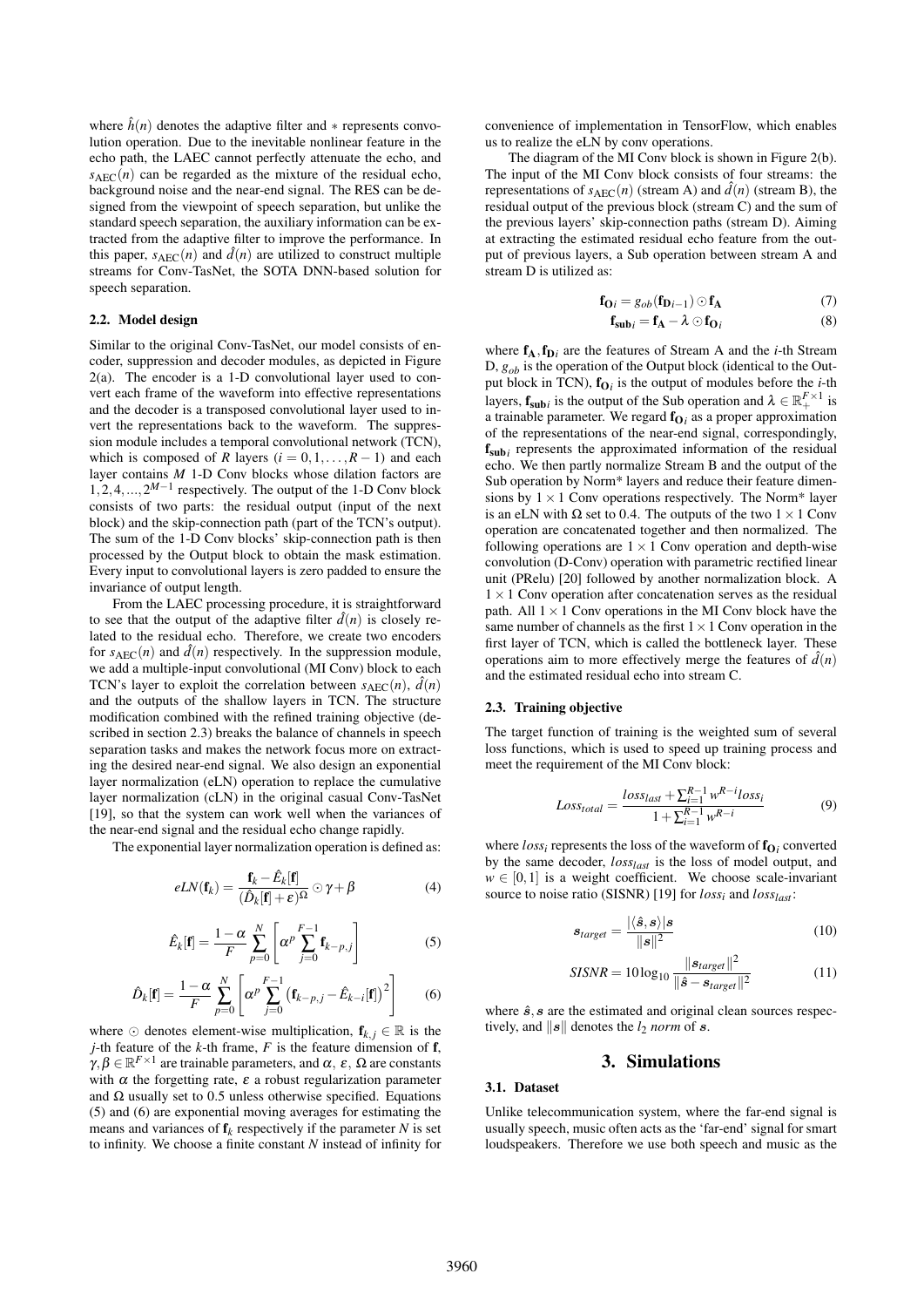

Figure 2: *(a) The block diagram of the modified Conv-TasNet. (b) The block diagram of the MI Conv block. Steam A: the blue long-dash line, Steam B: the brown dash line, Steam C: the purple dash-dot line, Steam D: the black solid line.*

far-end signal, and the near-end signal is speech. We use TIMIT [21] as the speech database and MUSAN as the music database [22]. We randomly choose 400 speakers for training and 40 different speakers for test. There are ten utterances for each speaker sampled at 16 kHz, one of which in the training set is spared for validation. The wave from MUSAN are split into 4 second segments, and 38577 segments are utilized for training, 400 segments for validation, and 400 segments for test. Totally we generate 74577 pieces of residual echo (36000 pieces of speech and 38577 pieces of music) for training, 800 pieces (400 pieces of speech and 400 pieces of music) for validation and 800 pieces (400 pieces of speech and 400 pieces of music) for test. Each epoch during training contains 3600 pairs of near-end signal and residual echo.

In order to generate simulated echo, a soft clipping, a sigmoidal function and a convolution operation are successively applied to the far-end signal. The soft clipping is defined as:

$$
Clip_{soft}(x(n)) = \frac{x_{max}x(n)}{\sqrt{|x_{max}|^2 + |x(n)|^2}}
$$
(12)

where *xmax* determines the maximum value of the soft clipping, which is set to 80% of the maximum value of the input signal. The sigmoidal function [23] is an approximation to the nonlinearity of a loudspeaker:

$$
NL(x(n)) = \frac{1}{1 + e^{[-a \cdot b(n)]}} - \frac{1}{2}
$$
 (13)

$$
b(n) = \frac{3}{2}x(n) - \frac{3}{10}x^2(n)
$$
 (14)

$$
a = \begin{cases} 4 & \text{if } b(n) > 0 \\ 2 & \text{if } b(n) \le 0 \end{cases}
$$
 (15)

The value of *a* is set to 2 instead of 0.5 when  $b(n) \leq 0$  for smoother non-linearity. For the convolution operation, we construct 50 simulated rooms, each dimension of which is randomly chosen from [2,5] m and  $T_{60}$  is randomly chosen from

[150,450] ms. A microphone and a loudspeaker are randomly placed in each room for generation of room impulse responses (RIRs) by the image method [24]. Four hundred of these RIRs are used to generate the training set while the rest one hundred RIRs are used to generate the test set.

The original signal to echo ratio (SER) (before processing of LAEC) is randomly chosen from  $\{-12.2, -14.2, -16.2,$ −18.2} dB and the Gaussian white noise is added with signal to noise ratio (SNR) randomly chosen from {30,20} dB. The frequency-domain adaptive Kalman filter [5] acts as the LAEC, and the quartiles of its echo attenuation in training set is about 13.3 dB, 14.0 dB and 14.8 dB respectively.

#### 3.2. Simulation configurations

The total latency of network is set to 240 samples (15 ms). The number of filters in the encoder is 512, and the length of each filter is 40 with 75% overlap. The number of channels in the bottleneck layer, the residual paths and the skip-connection paths is 256. The numbers of channels and the kernel size in the 1- D Conv blocks are 512 and 3, respectively. The kernel size in the MI Conv blocks' D-Conv layers is 128. The number of repeats *R* is 4 and each repeat layer has 8 1-D Conv blocks. Hyrepeats *K* is 4 and each repeat layer has 8 1-D Conv blocks. Hy-<br>perparameters *α*, *N* and *w* are set to  $\frac{640}{0.001}$ , 640 and  $\sqrt{1/2}$ respectively.

The model is trained by Adam optimizer [25] for 120 epochs with each batch containing two pairs of 4 s signals sampled at 16 kHz. The initial learning rate is set to 1e-3 and is halved every time the validation loss is not improved in four continuous epochs. We apply *l*<sup>2</sup> *norm* gradient clipping with a maximum of 5. TensorFlow is employed for model implementation and two Nvidia GeForce GTX 1080Ti are used for training.

In the following simulations, we name our proposed method as TasNet-MI and compare its performance with four other models: FCN [15], BLSTM [16], the original Conv-TasNet (TasNet-O) [19] and the modified Conv-TasNet with-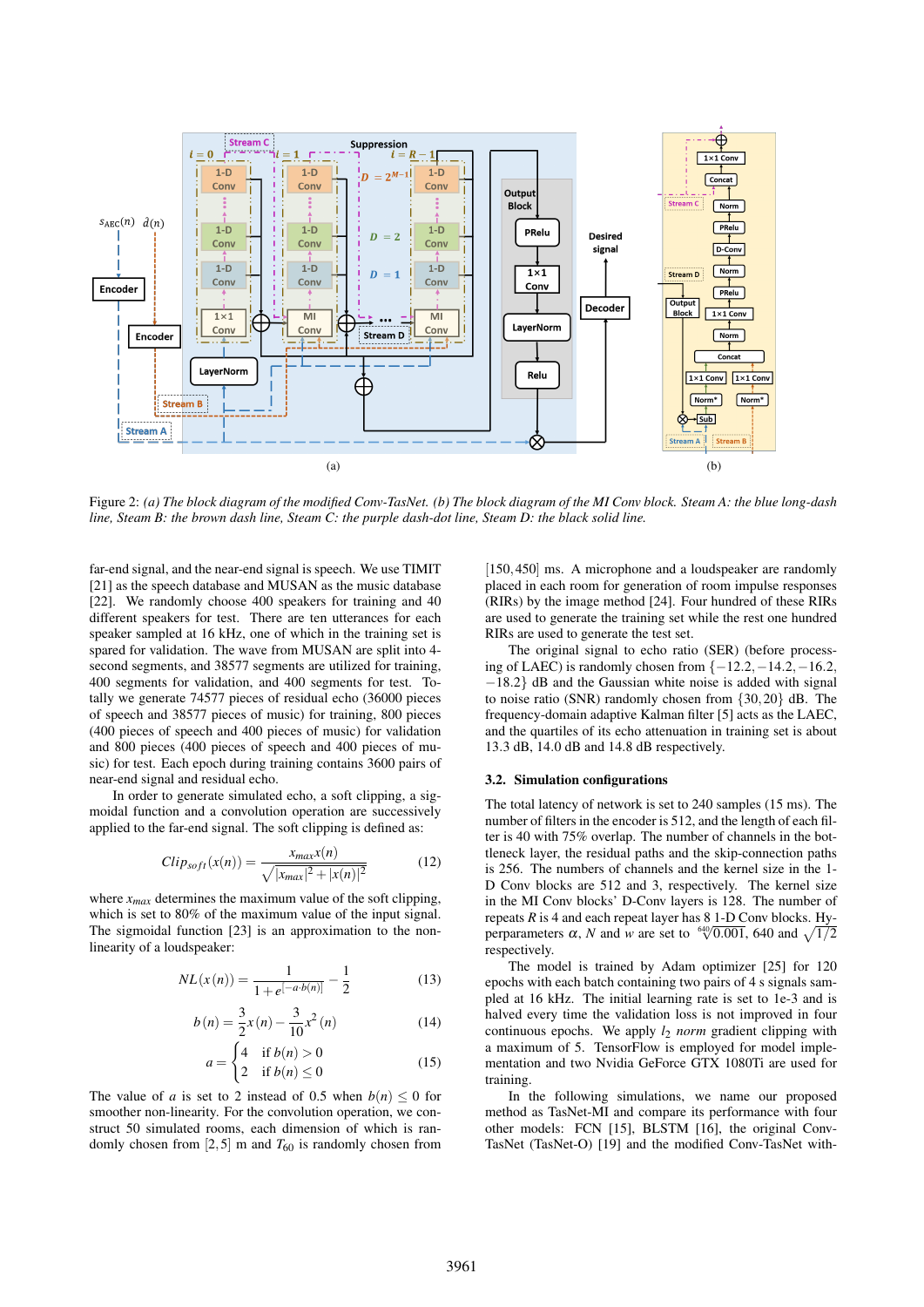out the information of  $\hat{d}(n)$  (TasNet-L). The TasNet-O uses the same overlap and normalization method as the TasNet-MI. Considering that the MI Conv blocks increase the network's capacity, we add a 1-D Conv block to each layer (except the first layer) of the TasNet-O's TCN. Compared with TasNet-MI, TasNet-L only neglects the stream of  $\hat{d}(n)$ , which is more appropriate to verify the advantage of exploiting information of  $\hat{d}(n)$ . Exemplary audio samples are available online at "https://github.com/Mo-yun/tasnetmi-samples".

## 3.3. Evaluation metrics

In double-talk situations, we use three metrics for performance evaluation: perceptual evaluation of speech quality (PESQ) [26], signal to distortion Ratios (SDR) [27, 28] and short-Time objective intelligibility (STOI) [29]. We also use echo return loss enhancement (ERLE) as metrics for echo attenuation in single-talk situations [30].

#### 3.4. Results

The extra ERLE over LAEC at single-talk situations for both speech and music echo are presented in Table 1. It can be seen that BLSTM has the best performance. The TasNet-MI achieves over 40 dB ERLE for both speech and music, significantly better than the other two TasNet models, illustrating the benefit of the multi-stream information. The ERLE of the FCN is limited since it cannot fully utilize relations between time series. However, it should be noted that over 15 dB extra ERLE in singletalk situations is sufficient for most practical applications.

Table 1: *Average ERLE in single-talk situation*

| Far-end signal |                  | speech | music |
|----------------|------------------|--------|-------|
| ERLE.          | <b>FCN</b>       | 16.55  | 18.93 |
|                | <b>BLSTM</b>     | 51.67  | 55.81 |
|                | $Tasket-O$       | 29.14  | 32.30 |
|                | TasNet-L         | 35.27  | 41.70 |
|                | <b>TasNet-MI</b> | 45.33  | 47.77 |

The double-talk scenario is more challenging due to the difficulty of balancing between the residual echo suppression and the quality of the near-end speech. In our test, the Gaussian white noise is added to near-end signal with 30 dB SNR, and the far-end signal is speech or music with the original SERs (before processing of the LAEC) set to −14.2 dB and −18.2 dB. The performance in terms of PESQ, SDR and STOI is shown in Tables 2 and 3. The performance of the TasNet-O is better than the FCN and the BLSTM in almost all these conditions, showing the benefit of the end-to-end time-domain solution, which has already been validated in speech separation. The improvement of the TasNet-L over the TasNet-O validates the modification of training target and network structure, which aims to make the system focus more on extracting the desired near-end signal. Moreover, the TasNet-MI further outperforms the TasNet-L, validating that the MI Conv block provides an effective way to exploit the information of  $d(n)$ , leading to more residual echo suppression while recovering the near-end signal with higher quality.

# 4. Conclusion

An effective DNN-based residual echo suppression is proposed in this paper based on the modification of the Conv-TasNet. We

Table 2: *Average PESQ, SDR and STOI when the far-end signal is speech in double-talk situation*

| <b>SER</b>  |                  | $-14.2$ dB | $-18.2$ dB |
|-------------|------------------|------------|------------|
| <b>PESO</b> | LAEC Only        | 1.62       | 1.36       |
|             | <b>FCN</b>       | 2.25       | 1.89       |
|             | <b>BLSTM</b>     | 2.45       | 2.16       |
|             | $Tasket-O$       | 2.57       | 2.25       |
|             | TasNet-L         | 2.71       | 2.41       |
|             | TasNet-MI        | 2.80       | 2.50       |
| <b>SDR</b>  | <b>LAEC Only</b> | $-0.99$    | $-4.88$    |
|             | <b>FCN</b>       | 8.06       | 4.73       |
|             | <b>BLSTM</b>     | 8.04       | 5.10       |
|             | $Tasket-O$       | 11.7       | 9.10       |
|             | TasNet-L         | 12.6       | 10.1       |
|             | TasNet-MI        | 13.8       | 11.3       |
| <b>STOI</b> | LAEC Only        | 0.626      | 0.531      |
|             | <b>FCN</b>       | 0.784      | 0.695      |
|             | <b>BLSTM</b>     | 0.851      | 0.791      |
|             | TasNet-O         | 0.879      | 0.813      |
|             | TasNet-L         | 0.895      | 0.835      |
|             | TasNet-MI        | 0.912      | 0.860      |

Table 3: *Average PESQ, SDR and STOI when the far-end signal is music in double-talk situation*

| <b>SER</b>  |                  | $-14.2$ dB | $-18.2$ dB |
|-------------|------------------|------------|------------|
| <b>PESO</b> | LAEC Only        | 1.51       | 1.26       |
|             | <b>FCN</b>       | 2.13       | 1.77       |
|             | <b>BLSTM</b>     | 2.32       | 2.01       |
|             | $Tasket-O$       | 2.38       | 1.97       |
|             | TasNet-L         | 2.53       | 2.15       |
|             | <b>TasNet-MI</b> | 2.59       | 2.19       |
| <b>SDR</b>  | LAEC Only        | $-2.42$    | $-6.31$    |
|             | <b>FCN</b>       | 7.66       | 4.23       |
|             | <b>BLSTM</b>     | 7.60       | 4.66       |
|             | $Tasket-O$       | 11.6       | 8.67       |
|             | TasNet-L         | 12.4       | 9.60       |
|             | TasNet-MI        | 13.1       | 10.4       |
| <b>STOI</b> | <b>LAEC Only</b> | 0.625      | 0.536      |
|             | <b>FCN</b>       | 0.751      | 0.652      |
|             | <b>BLSTM</b>     | 0.828      | 0.763      |
|             | $Tasket-O$       | 0.862      | 0.773      |
|             | TasNet-L         | 0.879      | 0.800      |
|             | TasNet-MI        | 0.894      | 0.820      |
|             |                  |            |            |

adopt the residual signal of linear acoustic echo cancellation system and the output of the adaptive filter to form multiple streams, and utilize the extra multi-input Conv blocks to effectively merge the information of the streams into the network, aiming at suppressing more residual echo and recovering highquality near-end speech. Simulation results validate the efficacy of the proposed method in both single-talk and double-talk situations.

# 5. Acknowledgement

The National Science Foundation of China supported this work with grant number 11874219.